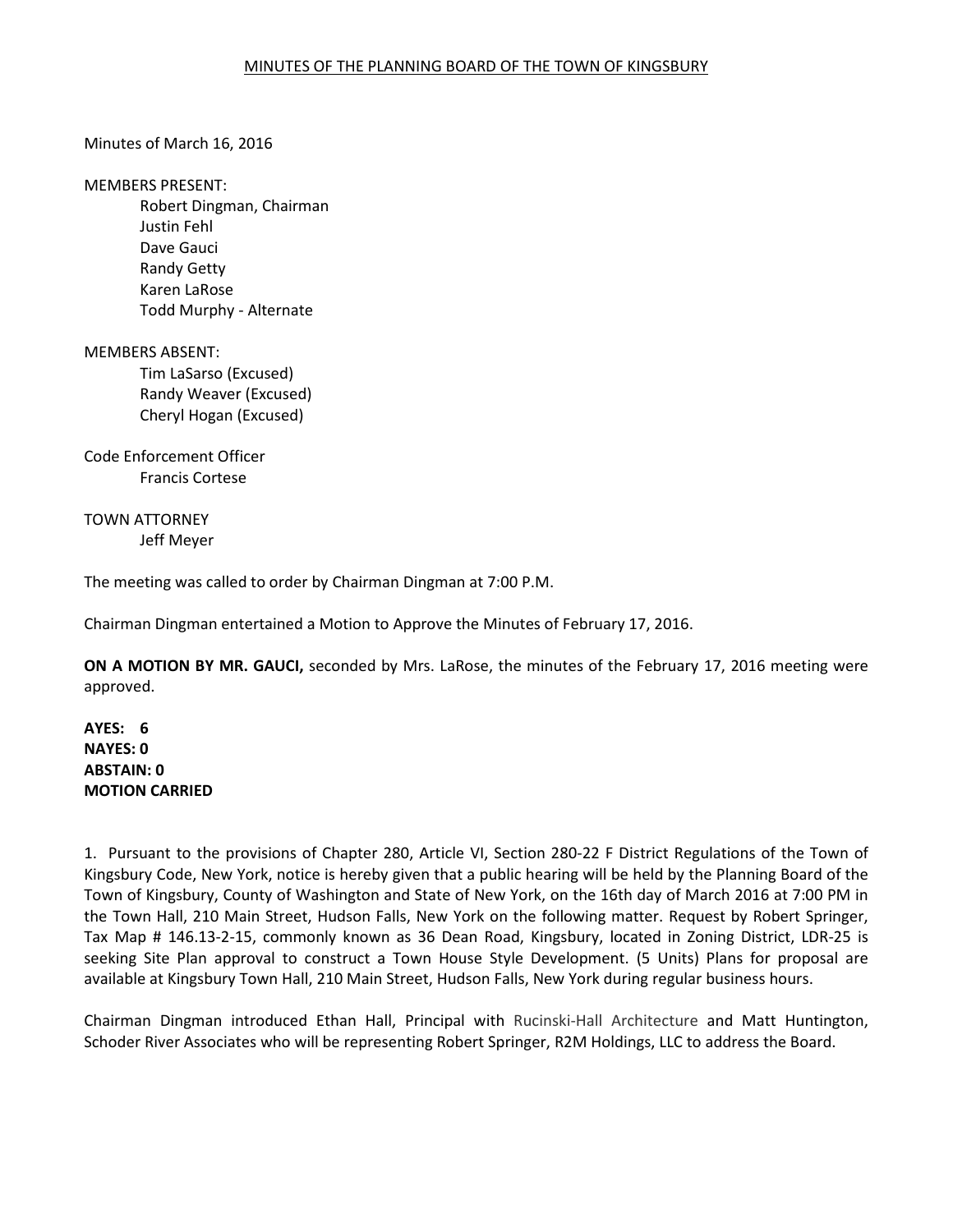Planning Board Meeting Page 2 March 16, 2016

Mr. Hall stated he is here to represent Mr. Springer owner of 36 Dean Road. Mr. Spring would like to put five (5) apartment units, a duplex unit and a triplex at this location. There will be a road that will service both units. Each unit will have a garage with parking in front of them. They will have an area for over flow parking spaces besides the actual drives in front of the apartments. Each unit will have its own individual patio that will be screened with Arbor-Vitae shrubs between the units. Each unit will have its own onsite septic. They have had preliminary meetings with Joe Brilling, Washington County Sewer District concerning connecting to the sewer.

Mr. Springer stated he has not heard back from Mr. Brilling.

Mr. Hall stated they attended a Town Board meeting as well to discuss this. The Town Board was in agreement with this as well.

Mr. Hall stated one of their major concerns were people coming out of Quarry Circle and have lights shining into the complex. To help prevent this there will be a berm that sticks up about four (4) feet and plantings where the lights will be coming out of Quarry Circle into this complex.

Chairman Dingman questioned if the drive way was going to be located in the place as on the previous project.

Mr. Hall stated it is pretty close to where it was going to be. They moved the drive way up a little to prevent having to move the fire hydrant located there. On the original plan the fire hydrant would have to been moved.

Mr. Huntington stated he spoke with Jim Chase, Water Superintendent concerning an easement so the town could work on the water lines if needed. This will also allow each unit to be metered separately.

Chairman Dignman questioned if there would be an additional hydrant needed.

Mr. Jim Chase stated the hydrants on Dean Road are three (3) hundred feet apart, typical hydrant engineering is 500 (5) to eight (800) feet apart. There are too many hydrants on Dean Road as it right now. Mr. Chase is going to allow them to take the hydrant out and reinstalled it at the end of the driveway. This will be a benefit to the Town as well as to the applicant. Mr. Chase has spoken to the Kingsbury Fire Department and Fire Chief Nelson Chase. They are all in agreement with this. The units will all have sprinkle systems.

Mr. Jim Chase questioned if it would be possible for a separate external heated room containing shut off valves for the water and fire department access.

Mr. Huntington stated they can do this.

Mr. Hall gave a description of the buildings and how they would look.

Chairman Dingman questioned Mr. Cortese if he has reviewed the set backs.

Mr. Cortese stated he has reviewed them. They are all shown on the Site and Zoning Data C-1 page of the proposal.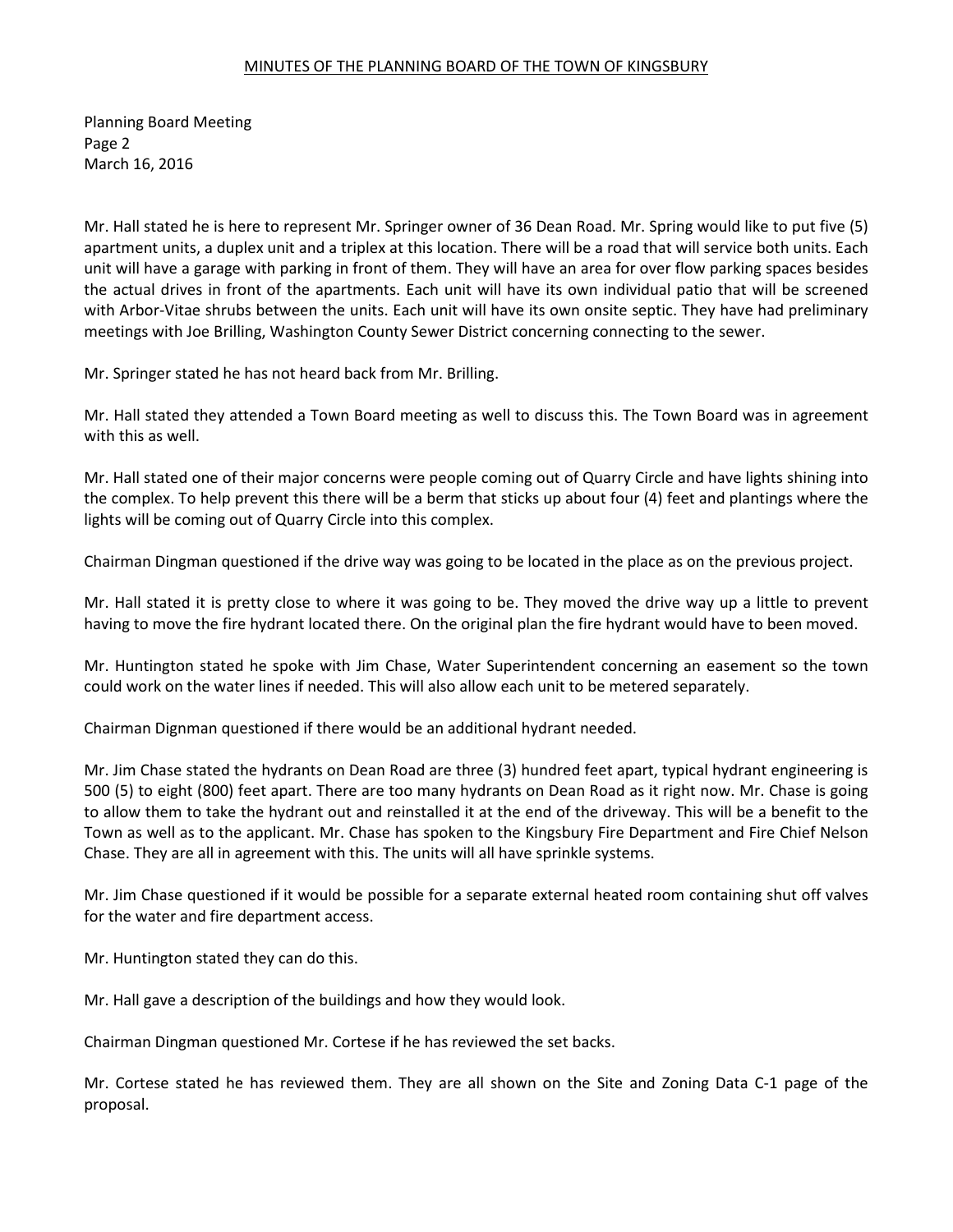Planning Board Meeting Page 3 March 16, 2016

Mr. Huntington stated they made sure everything was inside of the setbacks so there would not be any variances required.

Chairman Dingman stated at one time Mr. Springer was going to talk to the neighbors regarding a tree row and giving them some land.

Mr. Springer has spoken to them. There are arbor-vitae as well as a hedge row there that will remain where they are.

Mr. Hall stated they have added plantings as well on the other neighboring side as well.

Mr. Springer stated when Ms. Hana had an addition put on her house it came on to the property he has purchased. Mr. Springer gave her the extra property by doing a boundary line adjustment. He did the same to the neighbor on the south side of the property. The boundary line adjustments on both properties were already done by the surveyor previously and are shown on the drawings.

Chairman Dingman questioned Mr. Nelson Chase, Kingsbury Fire Chief and Michael Graham, Highway Superintendent if they had any questions.

Mr. Nelson Chase stated as long as they meet the water specs he is fine with the project.

Mr. Graham stated he wasn't sure if it was going to be a private or a town road.

Mr. Springer stated it will be a private road and therefor it will not involve the Town of Kingsbury Highway Department.

Mr. Jim Chase stated he has talked to Mr. Brilling, and the Washington County Sewer Board will not let Mr. Springer hook up to the sewer because the choke point is still on the Boulevard and has been sized for what can be built. Until the 14 feet of 8 inch pipe is repaired they will not allow this.

Chairman Dingman clarified tonight's meeting is for approval of this project.

Mr. Hall stated yes it is. Anything else that they would do would come back before the Planning Board. If there were any future projects on the property they would have to come back to the Zoning Board for the density issue as well.

Chairman Dingman stated he would like to have a letter from Dan Bruno, Highlander Engineering entered in to the minutes. Mr. Bruno was asked to review this project.

The Public Hearing was opened and closed. There were not any comments.

Mr. Cortese questioned Mr. Springer about debris left on the property in the back.